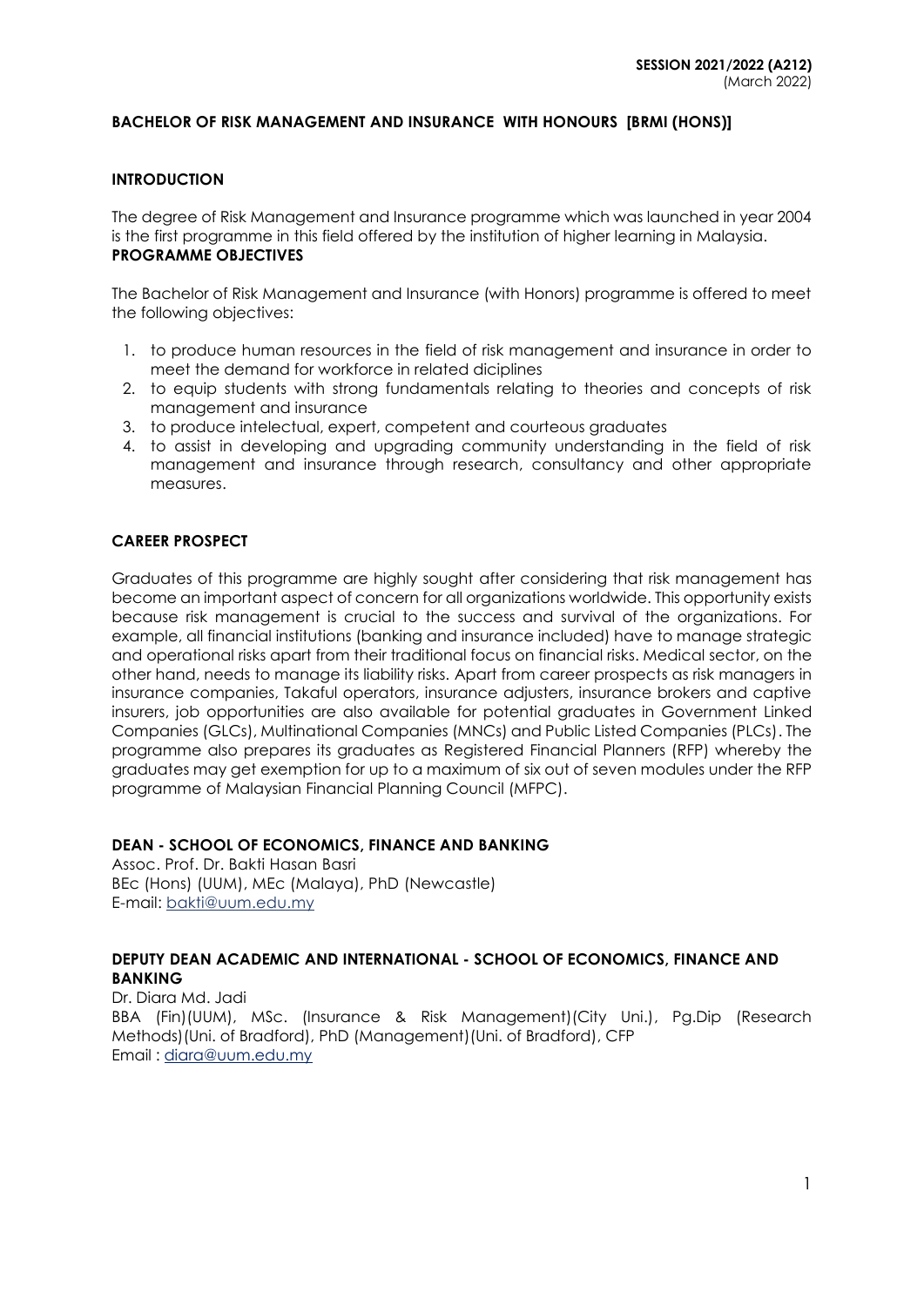### **DEPUTY DEAN STUDENT AFFAIRS AND ALUMNI - SCHOOL OF ECONOMICS, FINANCE AND BANKING**

Dr. Zalina Zainal BEc (Hons) (UUM), MEc, PhD (UKM) E-mail: [z.zalina@uum.edu.my](mailto:z.zalina@uum.edu.my)

### **DEPUTY DEAN RESEARCH AND INNOVATION - SCHOOL OF ECONOMICS, FINANCE AND BANKING**

Assoc. Prof. Dr. Rasidah Mohd Rashid B.Fin (Hons) (UUM), Master of Commerce (Accounting & Finance) (Macquarie Univ.), DBA (UKM) Email: [m.rasidah@uum.edu.my](mailto:m.rasidah@uum.edu.my)

### **PROGRAMME CHAIR**

Dr. Nazliatul Aniza Abdul Aziz BAcc (IIUM), MSc Finance (IIUM), PhD (UUM) Email : [nazliatul@uum.edu.my](mailto:nazliatul@uum.edu.my)

### **ASSOCIATE PROFESSORS**

Assoc. Prof. Dr. Arpah Abu Bakar BBA (Actuarial Sc.) (Risk Management & Insurance)(Wisconsin-Madison), MBA (Insurance) (North Texas), PhD (UUM) Email : [arpah@uum.edu.my](mailto:arpah@uum.edu.my)

Assoc. Prof. Dr. Lim Chee Chee BBA (Hons), MSc (Management) (UUM), PhD (City Univ.) Email : [cclim@uum.edu.my](mailto:cclim@uum.edu.my)

Assoc. Prof. Dr. Norlida Abdul Manab DPA (UiTM), BBA (Hons), MSc (Fin) (UUM/BAe), PhD (UiTM) Email : [norlida@uum.edu.my](mailto:norlida@uum.edu.my)

### **SENIOR LECTURERS**

Dr. Diara Md. Jadi BBA (UUM), MSc (Insurance & Risk Management) (City Uni.), Pg.Dip (Research Methods) (Uni. of Bradford), PhD (Management)(Uni. of Bradford), CFP. Email : [diara@uum.edu.my](mailto:diara@uum.edu.my)

Dr. Habibah Tolos Dip. Actuarial Sc. (UiTM), BSBA (Actuarial Sc.) (Hartford), MA (Mgt Systems) (Hull), PhD (Retirement Systems) (Hull) Email : [habibaht@uum.edu.my](mailto:habibaht@uum.edu.my)

Dr. Nazliatul Aniza Abdul Aziz BAcc (IIUM), MSc Finance (IIUM), PhD (UUM) Email : [nazliatul@uum.edu.my](mailto:nazliatul@uum.edu.my)

Dr. Zairol Azhar Auzzir DBS, BBA (Finance) (UiTM), MSc (Risk Mgmt.)(Glasgow Caledonian Uni.), PhD (Disaster Mgmt) (Uni. of Huddersfield) Email: [zairol@uum.edu.my](mailto:zairol@uum.edu.my)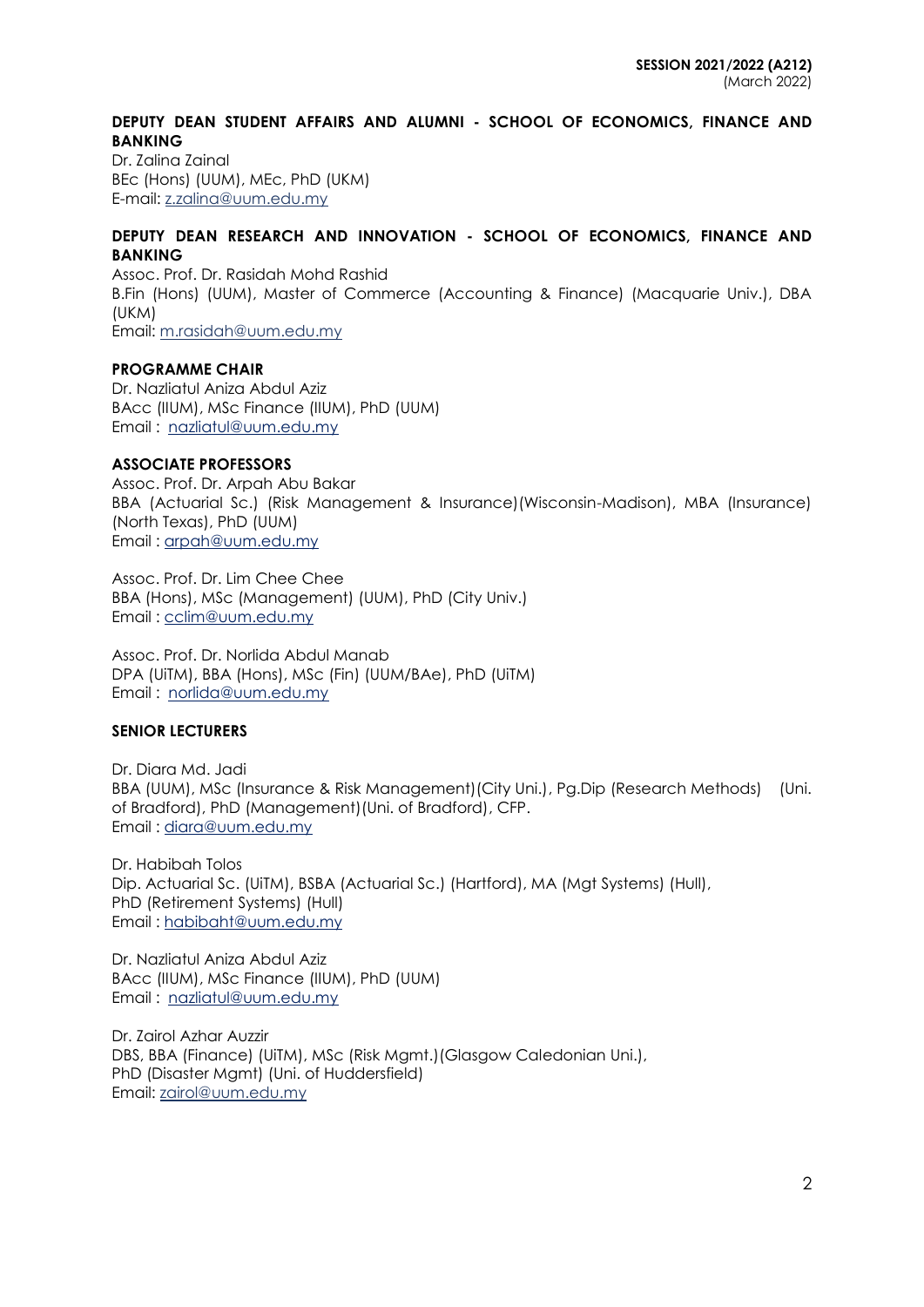Dr. Mohamad Syafiqi Bin Hashim BSc (Economics)(Uni. of Washington), MSc (Economics) (UUM), PhD (Disaster Risk Management) (UUM) Email: [m.syafiqi.hashim@uum.edu.my](mailto:m.syafiqi.hashim@uum.edu.my)

Mrs. Norliza Dasahi BSc (Actuarial Sc.) (Roosevelt Univ), MSc (Actuarial Sc.) (City Univ.), Syariah RFP Email : norliza@uum.edu.my

Mr. Shahrul Nizam Ahmad DBS, BBA (Ins) (UiTM), MCom (Risk Mgt & Ins) (New South Wales), IFP Email : [shahrul@uum.edu.my](mailto:shahrul@uum.edu.my)

# **VISITING SENIOR LECTURERS**

Dr. Mohammed Khalifa Abdelsalam Mohammed B. Tech. Pharmacy (Sabha University, Libya), MSc. (USM), PhD (UUM) Email: m.khalifa.abdelsalam@uum.edu.my

Dr. Waeibrorheem Waemustafa B. Com (AMU, India), MBA (UUM), PhD (Credit Risk in Islamic & Conventional Banking)(UUM) Email: waeibrorheem@uum.edu.my

# **TUTORS**

Amar Yasier Razli\*\* Email: amaryasier@uum.edu.my

Robiaatul Adawiah Edrus\*\* Email: [robiaatul@uum.edu.my](mailto:robiaatul@uum.edu.my)

\*\* on study leave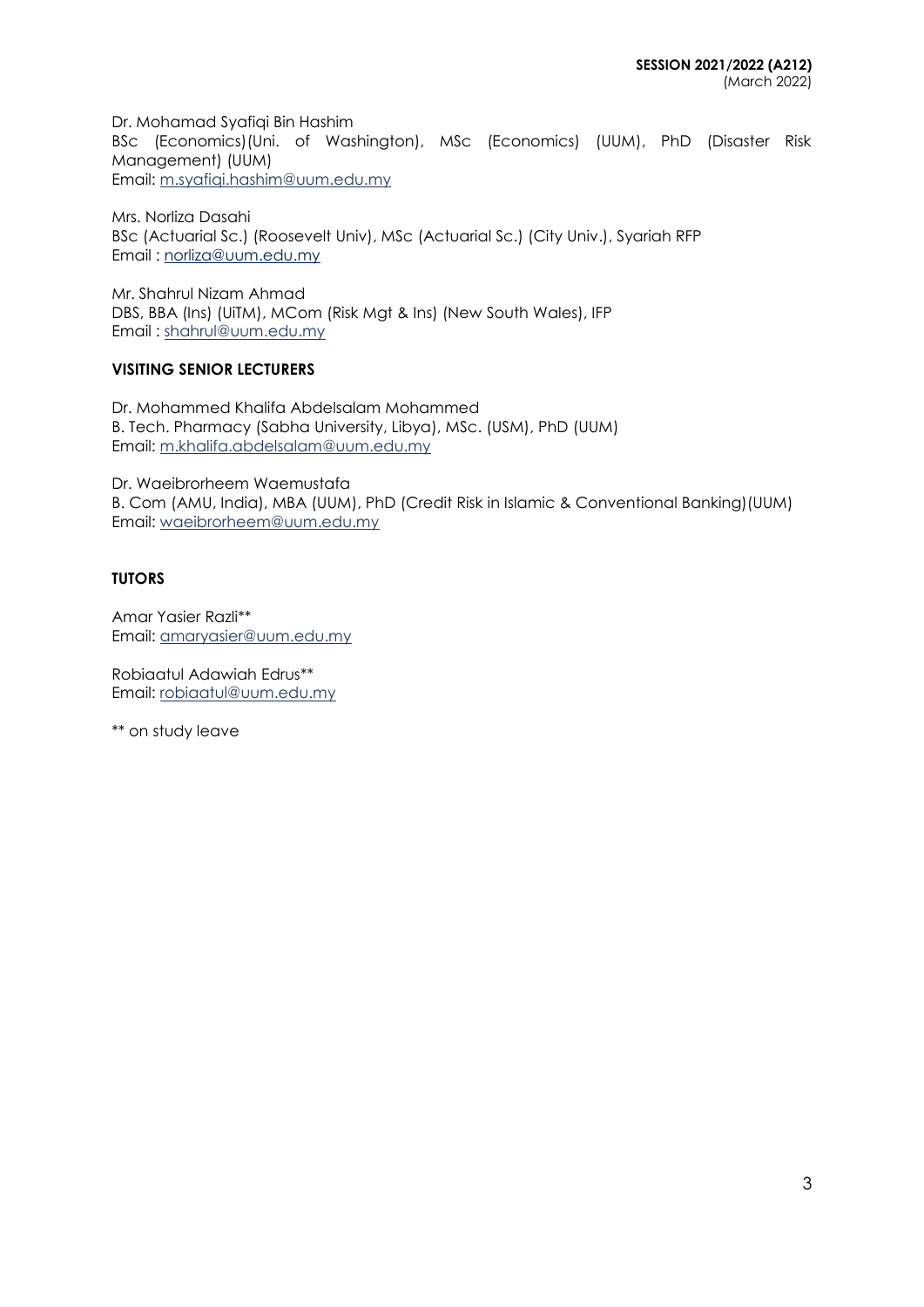#### **PROGRAMME STRUCTURE FOR THE BACHELOR OF RISK MANAGEMENT AND INSURANCE WITH HONOURS [BRMI (HONS)]**

The Bachelor of Risk management and Insurance with Honours consists of the following **SIX (6)** components:

| <b>COMPONENT</b>                   | <b>CREDIT HOURS</b> |
|------------------------------------|---------------------|
| UNIVERSITY CORE COURSES<br>A       | 16                  |
| <b>ENGLISH CORE COURSES</b><br>B.  |                     |
| C. PROGRAMME CORE COURSES          |                     |
| D. MINOR COURSES                   | 18                  |
| <b>PROGRAMME ELECTIVES COURSES</b> | 12                  |
| <b>FREE ELECTIVE</b>               |                     |
| <b>TOTAL CREDIT HOURS</b>          | <b>129 HOURS</b>    |

To be awarded a Bachelor of Risk Management and Insurance with Honours, a student is required to take and pass a **minimum of 129 credit hours** which include courses in the programme structure as shown below:

# **A. UNIVERSITY CORE COURSES (16 CREDIT HOURS)**

i. Malaysian Students

| <b>CODE</b>     | <b>COURSE</b>                    | <b>CREDIT HOURS</b> |
|-----------------|----------------------------------|---------------------|
| <b>BPME1013</b> | Introduction to Entrepreneurship |                     |
| <b>MPU1013</b>  | Penghayatan Etika dan Peradaban  |                     |
| <b>MPU1043</b>  | Falsafah dan Isu Semasa          |                     |
| <b>SADN1033</b> | Malaysian Nationhood Studies     |                     |
| <b>VXXXXXXX</b> | Co-Curriculum                    |                     |
|                 | <b>TOTAL</b>                     |                     |

### ii. International Students

| <b>CODE</b>     | <b>COURSE</b>                       | <b>CREDIT HOURS</b> |
|-----------------|-------------------------------------|---------------------|
| <b>BPME1013</b> | Introduction to Entrepreneurship    |                     |
| MPU1043         | Falsafah dan Isu Semasa             | 3                   |
| OR              | OR                                  |                     |
| MPU1013         | Penghayatan Etika dan Peradaban     |                     |
| SBLF1093        | Malay as Foreign Language 1         |                     |
| <b>SADN1033</b> | <b>Malaysian Nationhood Studies</b> |                     |
| <b>VXXXXXXX</b> | Co-Curriculum                       |                     |
|                 | <b>TOTAL</b>                        |                     |

1. Choose any **ONE (1)** of the Co-Curriculum courses. Students are subjected to conditions determined by the respective courses.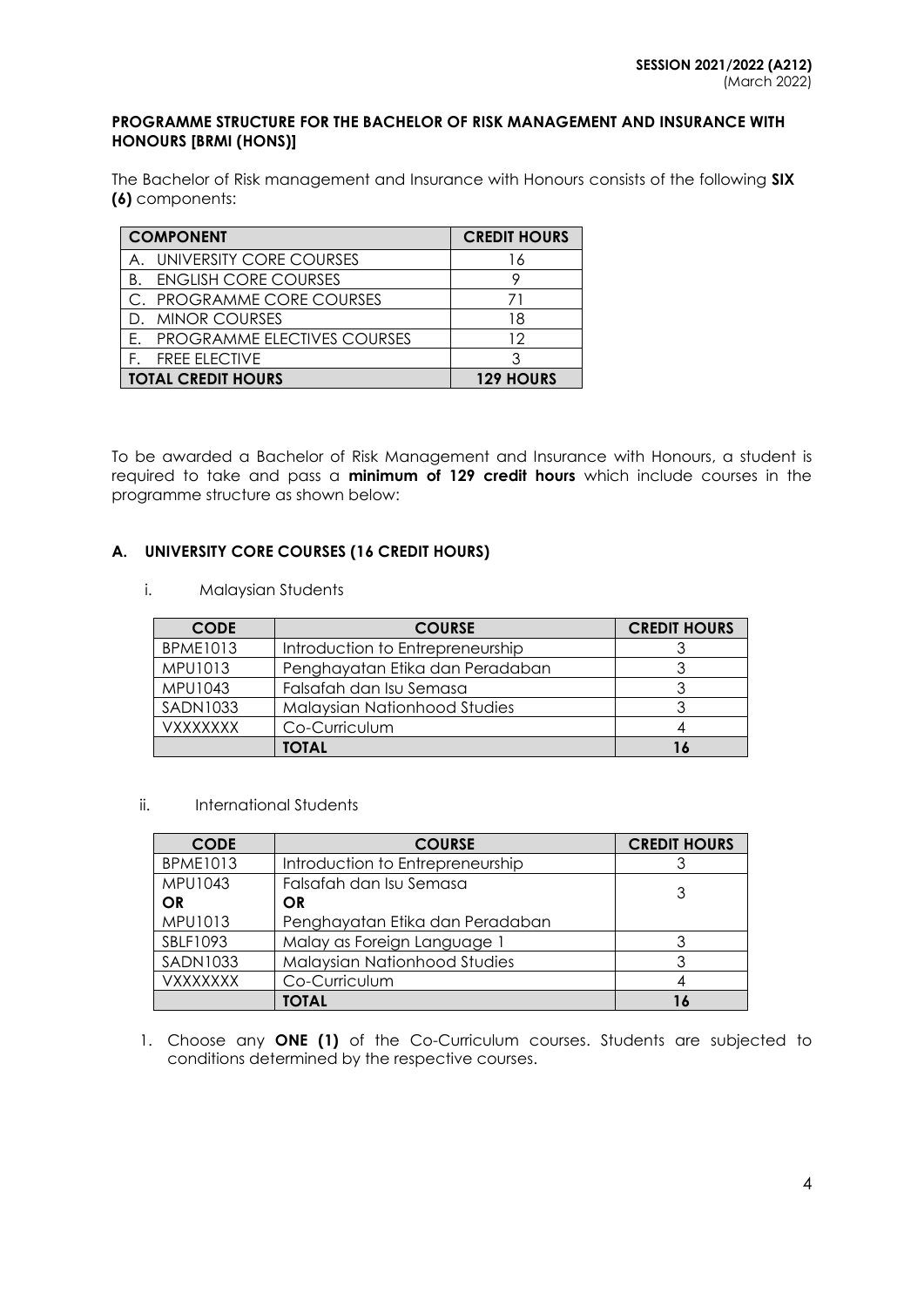#### **B. ENGLISH CORE COURSES (9 CREDIT HOURS)**

A student is required to take English core courses according to these requirements:

# **NUMBER OF CREDIT HOURS FOR UNDERGRADUATE ENGLISH LANGUAGE COURSES (EFFECTIVE A201 – OCTOBER 2020)**

| <b>MUET</b>   | <b>IELTS</b> | <b>TOEFL</b><br>$[$ iBT $]$ | <b>PTE</b><br><b>ACADEMIC</b> | <b>CEFR</b><br><b>LEVEL</b> | <b>COURSES</b>                                                                                                                                         | <b>TOTAL CREDIT</b><br><b>HOURS</b>                                                                                     |
|---------------|--------------|-----------------------------|-------------------------------|-----------------------------|--------------------------------------------------------------------------------------------------------------------------------------------------------|-------------------------------------------------------------------------------------------------------------------------|
| <b>BAND 1</b> | < 4.0        | $0 - 31$                    | $0 - 29$                      | A2                          | Foundation English +<br>3 Core Courses [EPI,<br>EPII, EPIII]                                                                                           | $12 \overline{ }$<br>credit<br>hours<br>*Foundation English<br>is credit bearing but<br>not<br>included<br>in.<br>CGPA. |
| <b>BAND2</b>  | $4.0 - 5.0$  | $32 - 45$                   | $30 - 41$                     | <b>B1</b>                   | 3<br>Core<br>Courses<br>[EPI, EPII, EPIII]                                                                                                             | 9 credit hours                                                                                                          |
| <b>BAND 3</b> | 5.5          | $46 - 59$                   | $42 - 49$                     | <b>B2</b>                   | $\overline{2}$<br>Core<br>Courses<br>$[EPII, EPIII] + 1 ESP$                                                                                           | 9 credit hours                                                                                                          |
| <b>BAND4</b>  | $6.0 - 6.5$  | $60 - 93$                   | $50 - 64$                     | <b>B2</b>                   | Core<br>Course<br>$[EPIII] + 2 ESP$                                                                                                                    | 9 credit hours                                                                                                          |
| <b>BAND 5</b> | $7.0 - 8.0$  | 94 - 114                    | $65 - 82$                     | C1                          | <b>EXEMPTED FROM ANY</b><br>ENGLISH LANGUAGE<br><b>COURSES</b><br>*except<br>for language courses<br>that are listed as<br>programme<br>core<br>course |                                                                                                                         |
| <b>BAND 6</b> | $8.5 - 9.0$  | $115 - 120$                 | $83 - 80$                     | C <sub>2</sub>              | <b>EXEMPTED FROM ANY</b><br>ENGLISH LANGUAGE<br><b>COURSES</b><br>*except<br>for language courses<br>that are listed as<br>programme<br>core<br>course |                                                                                                                         |

**STUDENTS WITH MUET BAND 5, BAND 6 AND FROM ENGLISH SPEAKING COUNTRIES ARE EXEMPTED FORM ANY ENGLISH LANGUAGE CORSES, EXCEPT FOR ENGLISH LANGUAGE COURSES THAT ARE LISTED AS PROGRAMME CORE COURSES. HOWEVER, THEY ARE ALLOWED TO REGISTED FOR ANY COURSES AS A FREE ELECTIVE.**

|                                                     | LIST OF COURSES                                                                                                            |                                                                                                                                                                                                       |
|-----------------------------------------------------|----------------------------------------------------------------------------------------------------------------------------|-------------------------------------------------------------------------------------------------------------------------------------------------------------------------------------------------------|
| <b>PRE-REQUISITE/</b><br><b>CONDITIONAL COURSES</b> | UNIVERSITY CORE COURSES                                                                                                    | <b>ENGLISH FOR SPECIFIC PURPOSES</b><br><b>COURSES [ESP]</b>                                                                                                                                          |
| SBLE1073 Foundation English                         | SBLE1063 English Proficiency I [EPI]<br>SBLE2113 English Proficiency II [EPII]<br>SBLE3123 English Proficiency III [EPIII] | SBLE3113 English for Small Group<br>Communication<br>SBLE3143 Report Writing<br>SBLE3153 Hospitality English<br>SBLE3163 Public Speaking Skills<br>SBLE3173 English for Professional<br>Communication |

#### *References:*

MUET to IELTS – correlational study (2020) MEC PTE Academic to IELTS – Pearson Education website (2020) recognised by British Council TOEFL iBT scores to IELTS – [www.ets.org](http://www.ets.org/) linking study (2010) IELTS to CEFR – Cambridge English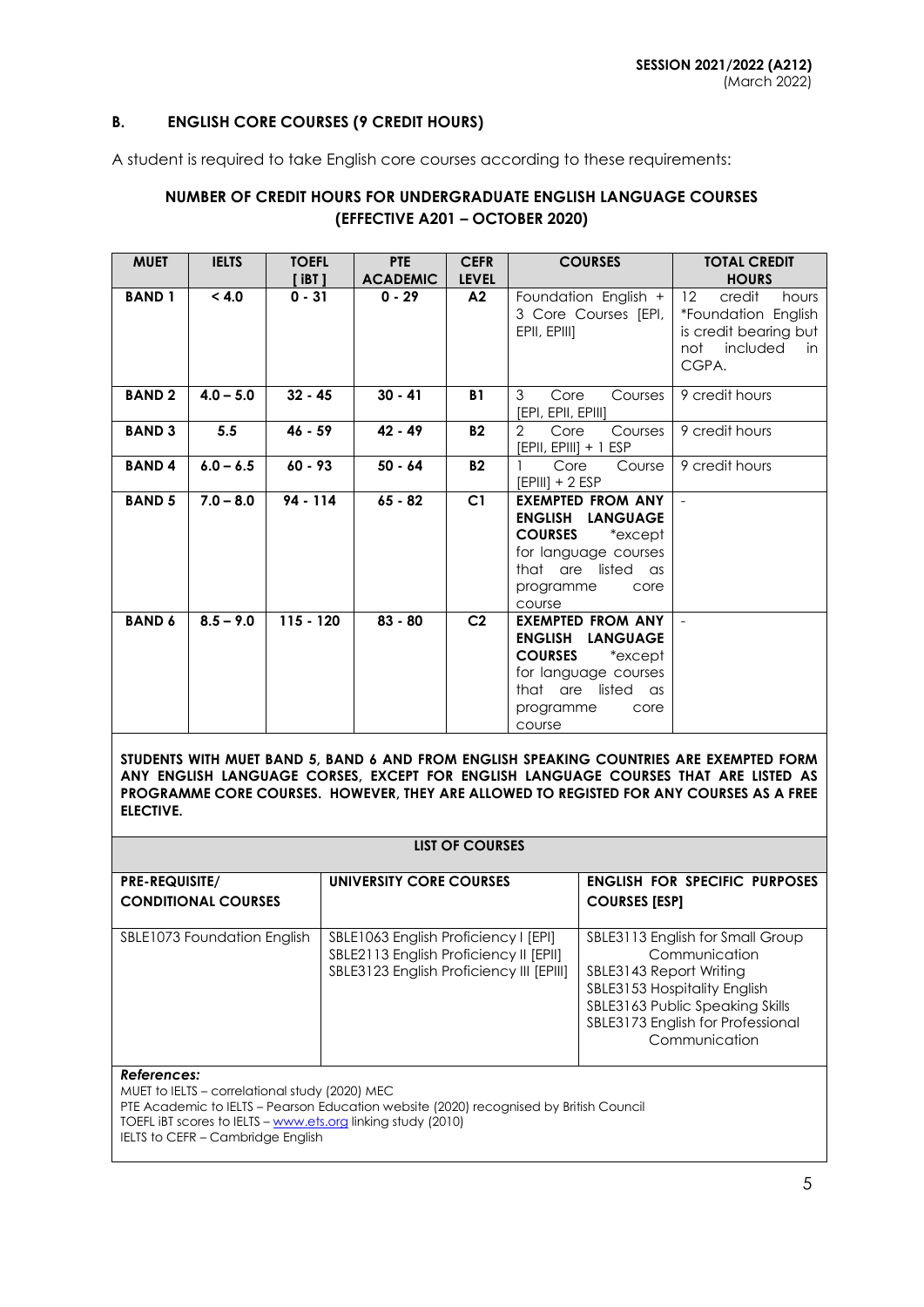# **C. PROGRAMME CORE COURSES (71 CREDIT HOURS)**

| <b>CODE</b>     | <b>COURSE</b>                            | <b>CREDIT</b><br><b>HOURS</b> | <b>PREREQUISITE</b>                                                                                                                                     |
|-----------------|------------------------------------------|-------------------------------|---------------------------------------------------------------------------------------------------------------------------------------------------------|
| BEEB1013        | Principles of Economics                  | 3                             | <b>NONE</b>                                                                                                                                             |
| <b>BKAF1023</b> | Introduction to Financial Accounting     | 3                             | <b>NONE</b>                                                                                                                                             |
| <b>BPMN1013</b> | Introduction to Management               | 3                             | <b>NONE</b>                                                                                                                                             |
| <b>BPMN3023</b> | Strategic Management                     | 3                             | Have taken and passed<br>100 credit hours                                                                                                               |
| <b>BPMN3123</b> | <b>Management Ethics</b>                 | 3                             | Have taken and passed<br>70 credit hours                                                                                                                |
| <b>BPMN3143</b> | Research Methodology                     | 3                             | SQQS1013 Elementary<br>Statistics <b>AND</b> have<br>completed at least 70<br>credit hours                                                              |
| <b>BWBB3053</b> | Marketing of Financial Services          | 3                             | <b>NONE</b>                                                                                                                                             |
| <b>BWFF2033</b> | <b>Financial Management</b>              | 3                             | BKAF1023 Introduction to<br>Financial Accounting OR<br><b>BKAL1013 Business</b><br>Accounting OR<br>BKAR1013 Financial<br>Accounting and<br>Reporting I |
| <b>BWFF2043</b> | Advanced Financial Management            | 3                             | <b>BWFF2033 Financial</b><br>Management                                                                                                                 |
| <b>BWRR1013</b> | <b>Risk and Insurance</b>                | 3                             | <b>NONE</b>                                                                                                                                             |
| <b>BWRR3033</b> | <b>Risk Management</b>                   | 3                             | <b>BWFF2033 Financial</b><br>Management                                                                                                                 |
| <b>BWRR3043</b> | Employee Benefits Management             | 3                             | BWRR1013 Risk and<br>Insurance AND<br><b>BWFF2033 Financial</b><br>Management                                                                           |
| <b>BWRR3093</b> | Risk Management and Insurance<br>Seminar | 3                             | Final Year AND Have<br>completed at least 100<br>credit hours                                                                                           |
| <b>BWRR3123</b> | <b>Corporate Governance</b>              | 3                             | <b>NONE</b>                                                                                                                                             |
| <b>BWRR3133</b> | Risk Analysis and Decision Making        | 3                             | BWRR1013 Risk and<br>Insurance AND<br>BWFF2043 Advanced<br><b>Financial Management</b>                                                                  |
| <b>BWRR3143</b> | Property and Liability Risk Management   | 3                             | BWRR1013 Risk and<br>Insurance                                                                                                                          |
| <b>BWRR3153</b> | <b>Risk Financing</b>                    | 3                             | BWRR1013 Risk and<br>Insurance AND<br>BWFF2043 Advanced<br>Financial Management                                                                         |
| <b>BWRR3163</b> | <b>Business Continuity Management</b>    | 3                             | BWRR3033 Risk<br>Management                                                                                                                             |
| <b>GLUL2023</b> | <b>Business Law</b>                      | 3                             | <b>NONE</b>                                                                                                                                             |
| SQQS1013        | Introduction to Statistics               | 3                             | <b>NONE</b>                                                                                                                                             |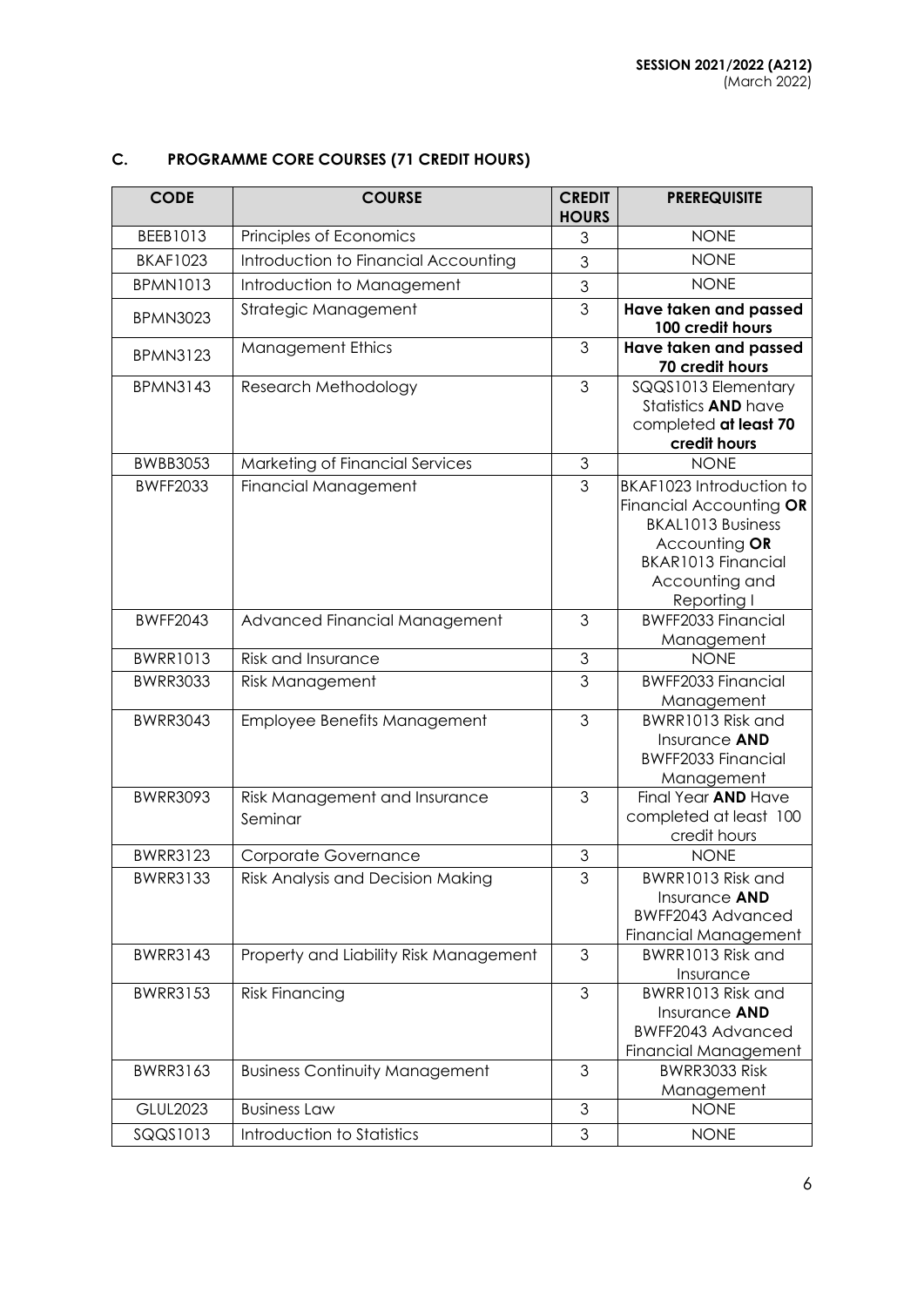(March 2022)

| SQQS2013 | <b>Applied Statistics</b> | SQQS1013 Introduction<br>to Statistics                             |
|----------|---------------------------|--------------------------------------------------------------------|
| BWRX4908 | Practicum                 | Have taken and pass all<br>courses under the<br>programe structure |

# **D. MINOR (MINIMUM 18 CREDIT HOURS)**

Students **MUST** choose **ONE (1)** Minor from the following lists offered by the University in order to fulfill the programme structure requirement for the graduation.

### Refer to **Appendix A**

# **E. PROGRAMME ELECTIVES (12 CREDIT HOURS)**

Choose any of the **FOUR (4)** courses from the list below:

| <b>CODE</b>     | <b>COURSE</b>                       | <b>CREDIT</b><br><b>HOURS</b> | <b>PREREQUISITE</b>            |
|-----------------|-------------------------------------|-------------------------------|--------------------------------|
| <b>BWFF3013</b> | Corporate Finance                   | 3                             | BWFF2043 Advanced              |
|                 |                                     |                               | Financial                      |
|                 |                                     |                               | Management                     |
| <b>BWRR2033</b> | Life and Health Insurance           | 3                             | BWRR1013 Risk and              |
|                 |                                     |                               | Insurance AND                  |
|                 |                                     |                               | <b>BWFF2033 Financial</b>      |
|                 |                                     |                               | Management                     |
| <b>BWRR2043</b> | <b>Insurance Company Operations</b> | 3                             | BWRR1013 Risk and<br>Insurance |
| <b>BWRR3023</b> | <b>Actuarial Science</b>            | 3                             | <b>BWFF2033 Financial</b>      |
|                 |                                     |                               | Management                     |
|                 |                                     |                               |                                |
| <b>BWRR3053</b> | Reinsurance                         | 3                             | BWRR1013 Risk and              |
|                 |                                     |                               | Insurance                      |
| <b>BWRR3063</b> | <b>Financial Risk Management</b>    | 3                             | <b>BWFF2043 Advanced</b>       |
|                 |                                     |                               | Financial                      |
|                 |                                     |                               | Management                     |
| <b>BWRR3073</b> | Credit Risk Management              | 3                             | <b>BWFF2033 Financial</b>      |
|                 |                                     |                               | Management                     |
| <b>BWRR3083</b> | Marine and Aviation Insurance       | 3                             | BWRR1013 Risk and              |
|                 |                                     |                               | Insurance                      |
| <b>BWRR3173</b> | Personal Insurance                  | 3                             | BWRR1013 Risk and              |
|                 |                                     |                               | Insurance                      |
| <b>BWRS2013</b> | Takaful                             | 3                             | <b>NONE</b>                    |
| <b>BWRZ3993</b> | Project Paper                       | 3                             | <b>BPMN 3143 Research</b>      |
|                 |                                     |                               | Methodology                    |
|                 |                                     |                               | <b>AND</b>                     |
|                 |                                     |                               | have completed at              |
|                 |                                     |                               | least 100 credit hours         |
| GLUE3013        | Insurance Law                       | 3                             | <b>NONE</b>                    |
| SBLE3163        | <b>Public Speaking Skills</b>       | 3                             | SBLE3123 English               |
|                 |                                     |                               | Proficiency III                |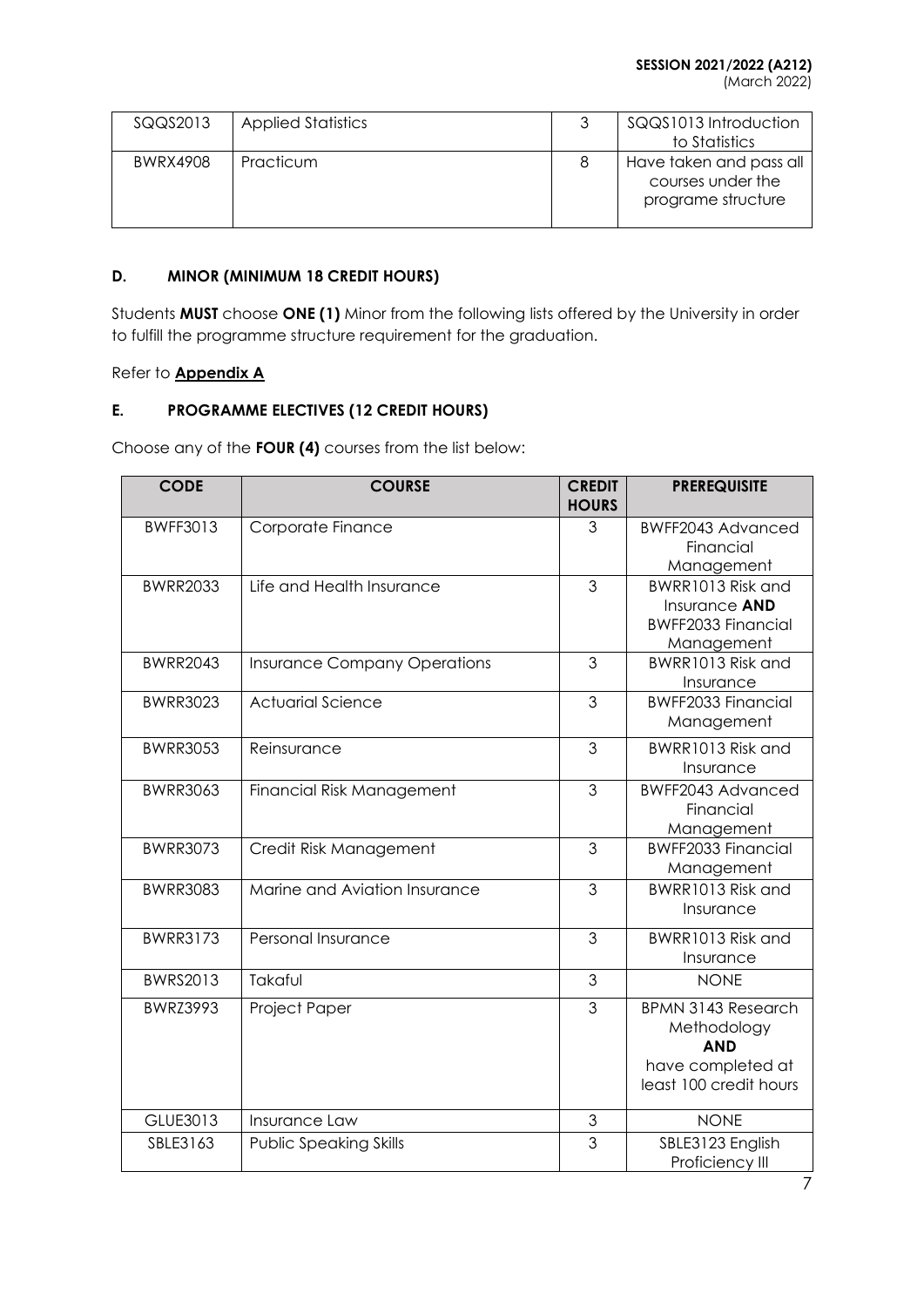## **F. FREE ELECTIVE (3 CREDIT HOURS)**

Students can choose **ONE (1)** course offered by other programme within school or any course offered by other school's subject to the following:

i. Must fulfill prerequisite course, if any.

- ii. Equivalent courses are not considered as free elective, the courses are listed below:
	- GMGF1013 Economic & Public Management
	- BKAL1013 Business Accounting
	- BKAR1013 Financial Accounting & Reporting

#### **COURSES OFFERED BY SEMESTER**

|                | <b>CODE</b>     | <b>COURSE NAME</b>                     | <b>FIRST</b><br><b>SEMESTER</b> | <b>SECOND</b><br><b>SEMESTER</b> |
|----------------|-----------------|----------------------------------------|---------------------------------|----------------------------------|
| 1              | <b>BWRR1013</b> | <b>Risk and Insurance</b>              | X                               | X                                |
| 2              | <b>BWRR2033</b> | Life and Health Insurance*             | X                               |                                  |
| 3              | <b>BWRR2043</b> | Insurance Company Operations*          | X                               |                                  |
| $\overline{4}$ | <b>BWRR3023</b> | Actuarial Science*                     |                                 |                                  |
| 5              | <b>BWRR3033</b> | <b>Risk Management</b>                 | X                               | X                                |
| 6              | <b>BWRR3043</b> | Employee Benefits Management           | X                               | X                                |
| 7              | <b>BWRR3053</b> | Reinsurance*                           |                                 |                                  |
| 8              | <b>BWRR3063</b> | Financial Risk Management*             | X                               |                                  |
| 9              | <b>BWRR3073</b> | Credit Risk Management*                |                                 | X                                |
| 10             | <b>BWRR3083</b> | Marine and Aviation Insurance*         |                                 | X                                |
| 11             | <b>BWRR3093</b> | Risk Management and Insurance Seminar  | X                               | X                                |
| 12             | <b>BWRR3103</b> | Estate Planning*                       |                                 | X                                |
| 13             | <b>BWRR3113</b> | Retirement Planning*                   | X                               |                                  |
| 14             | <b>BWRR3123</b> | Corporate Governance                   | X                               | $\sf X$                          |
| 15             | <b>BWRR3133</b> | Risk Analysis and Decision Making      | X                               |                                  |
| 16             | <b>BWRR3143</b> | Property and Liability Risk Management |                                 | X                                |
| 17             | <b>BWRR3153</b> | <b>Risk Financing</b>                  |                                 | Χ                                |
| 18             | <b>BWRR3163</b> | <b>Business Continuity Management</b>  | Χ                               |                                  |
| 19             | <b>BWRR3173</b> | Personal Insurance*                    |                                 | X                                |
| 20             | <b>BWRS2013</b> | Takaful*                               | X                               | X                                |
| 21             | <b>BWRZ3993</b> | Project Paper*                         | Χ                               | Χ                                |

#### *\*Elective Courses*

These courses are offered as planned in the above table. However, **it is not compulsory** for the School to offer these courses for each semester. Courses will be offered subject to lecturer's availability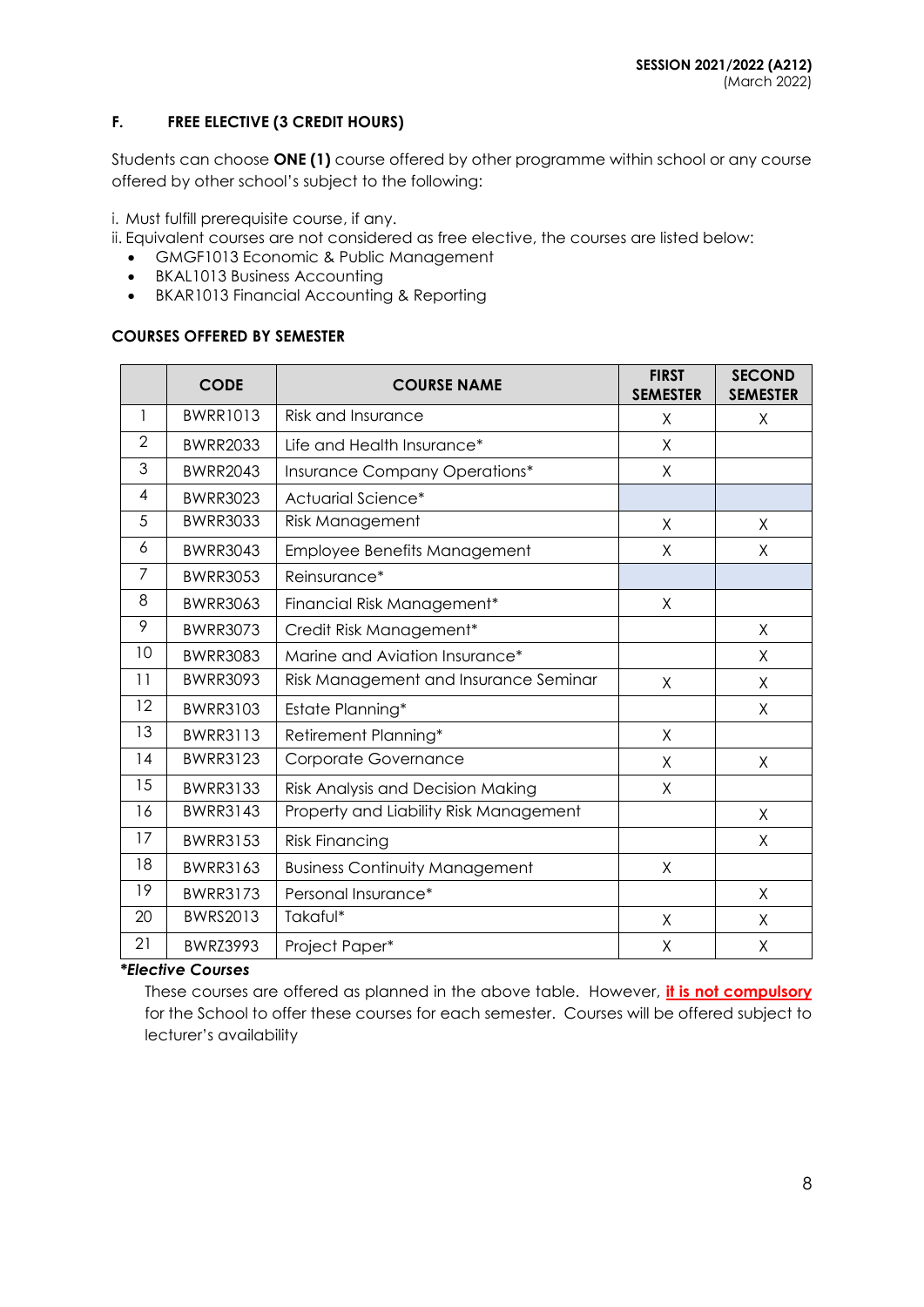### **PROPOSED COURSE REGISTRATION FOR BACHELOR OF RISK MANAGEMENT AND INSURANCE WITH HONOURS [BRMI (HONS)]**

| Code                        | 1st Semester                                             | <b>Credit</b><br><b>Hours</b>              | Code                               | 2nd Semester                           | <b>Credit</b><br><b>Hours</b>  |
|-----------------------------|----------------------------------------------------------|--------------------------------------------|------------------------------------|----------------------------------------|--------------------------------|
| <b>BKAF1023</b>             | Introduction to                                          | 3                                          | <b>BWFF2033</b>                    | Financial                              | 3                              |
| <b>BWRR1013</b>             | <b>Financial Accounting</b><br><b>Risk and Insurance</b> | $\ensuremath{\mathsf{3}}$                  | <b>GLUL2023</b>                    | Management<br><b>Business Law</b>      |                                |
| <b>BPMN1013</b>             | Introduction to                                          | 3                                          | SBLEXXXX                           | <b>English Core Course</b>             | $\ensuremath{\mathsf{3}}$<br>3 |
|                             | Management                                               |                                            | SQQS1013                           | Introduction to                        | $\overline{3}$                 |
| SADN1033                    | Malaysian Nationhood                                     | 3                                          |                                    | <b>Statistics</b>                      |                                |
|                             | Studies                                                  |                                            | MPU1013                            | Penghayatan Etika &                    | 3                              |
| SBLEXXXX<br><b>VXXXXXXX</b> | <b>English Core Course</b><br>Co-curriculum I            | 3<br>1                                     | MPU1043                            | Peradaban<br>Falsafah & Isu Semasa     | 3                              |
|                             |                                                          |                                            | <b>VXXXXXXX</b>                    | Co-curriculum II                       | 1                              |
|                             | <b>TOTAL</b>                                             | 16                                         |                                    | <b>TOTAL</b>                           | 19                             |
| Code                        | 3rd Semester                                             | <b>Credit</b>                              | Code                               | <b>4th Semester</b>                    | <b>Credit</b>                  |
|                             |                                                          | <b>Hours</b>                               |                                    |                                        | <b>Hours</b>                   |
| BEEB1013                    | Principles of<br>Economics                               | 3                                          | <b>BWRR3033</b><br><b>BWRR3043</b> | Risk Management                        | 3<br>3                         |
| <b>BWFF2043</b>             | <b>Advanced Financial</b>                                | 3                                          |                                    | <b>Employee Benefits</b><br>Management |                                |
|                             | Management                                               |                                            | <b>BWRR3123</b>                    | Corporate                              | 3                              |
| <b>BPME1013</b>             | Introduction to                                          | 3                                          |                                    | Governance                             |                                |
|                             | Entrepreneurship                                         |                                            |                                    | Programme Elective 1                   | 3                              |
| SQQS2013<br>SBLEXXXX        | <b>Applied Statistics</b><br><b>English Core Course</b>  | $\ensuremath{\mathsf{3}}$<br>3             |                                    | Programme Elective 2<br>Minor 2        | 3<br>3                         |
|                             | Minor 1                                                  | 3                                          |                                    | Co-curriculum IV                       | 1                              |
| <b>VXXXXXXX</b>             | Co-curriculum III                                        |                                            | VXXXXXXX                           |                                        |                                |
|                             |                                                          |                                            |                                    |                                        |                                |
|                             | <b>TOTAL</b>                                             | 19                                         |                                    | <b>TOTAL</b>                           | 19                             |
| Code                        | <b>5th Semester</b>                                      | <b>Credit</b><br><b>Hours</b>              | Code                               | 6th semester                           | <b>Credit</b><br><b>Hours</b>  |
| <b>BWBB3053</b>             | Marketing of                                             | 3                                          | <b>BPMN3123</b>                    | <b>Management Ethics</b>               | 3                              |
|                             | <b>Financial Services</b>                                |                                            |                                    |                                        |                                |
| <b>BWRR3133</b>             | Risk Analysis & Decision                                 | 3                                          | <b>BPMN3143</b>                    | Research<br>Methodology                | 3                              |
| <b>BWRR3163</b>             | Making<br><b>Business Continuity</b>                     | 3                                          | <b>BWRR3143</b>                    | Property & Liability Risk              | 3                              |
|                             | Management                                               |                                            |                                    | Management                             |                                |
|                             | Programme Elective 3                                     | $\ensuremath{\mathsf{3}}$                  | <b>BWRR3153</b>                    | <b>Risk Financing</b>                  | 3                              |
|                             | Minor 3                                                  | $\ensuremath{\mathsf{3}}$                  |                                    | Programme Elective 4                   | 3                              |
|                             | Minor 4                                                  | 3                                          |                                    |                                        |                                |
|                             | <b>TOTAL</b>                                             | 18                                         |                                    | <b>TOTAL</b>                           | 15                             |
| Code                        | 7th semester                                             | <b>Credit</b><br><b>Hours</b>              | Code                               | <b>8th Semester</b>                    | <b>Credit</b><br><b>Hours</b>  |
| BPMN3023 Strategic          |                                                          | 3                                          | <b>BWRX4908</b>                    | Practicum                              | 8                              |
|                             | Management<br>BWRR3093 Risk Management &                 | 3                                          |                                    |                                        |                                |
|                             | Insurance Seminar                                        |                                            |                                    |                                        |                                |
|                             | Free Elective<br>Minor 5                                 | $\mathfrak 3$<br>$\ensuremath{\mathsf{3}}$ |                                    |                                        |                                |
|                             | Minor 6                                                  | 3                                          |                                    |                                        |                                |

**Total Overall Credit Hours: 129 Credit Hours**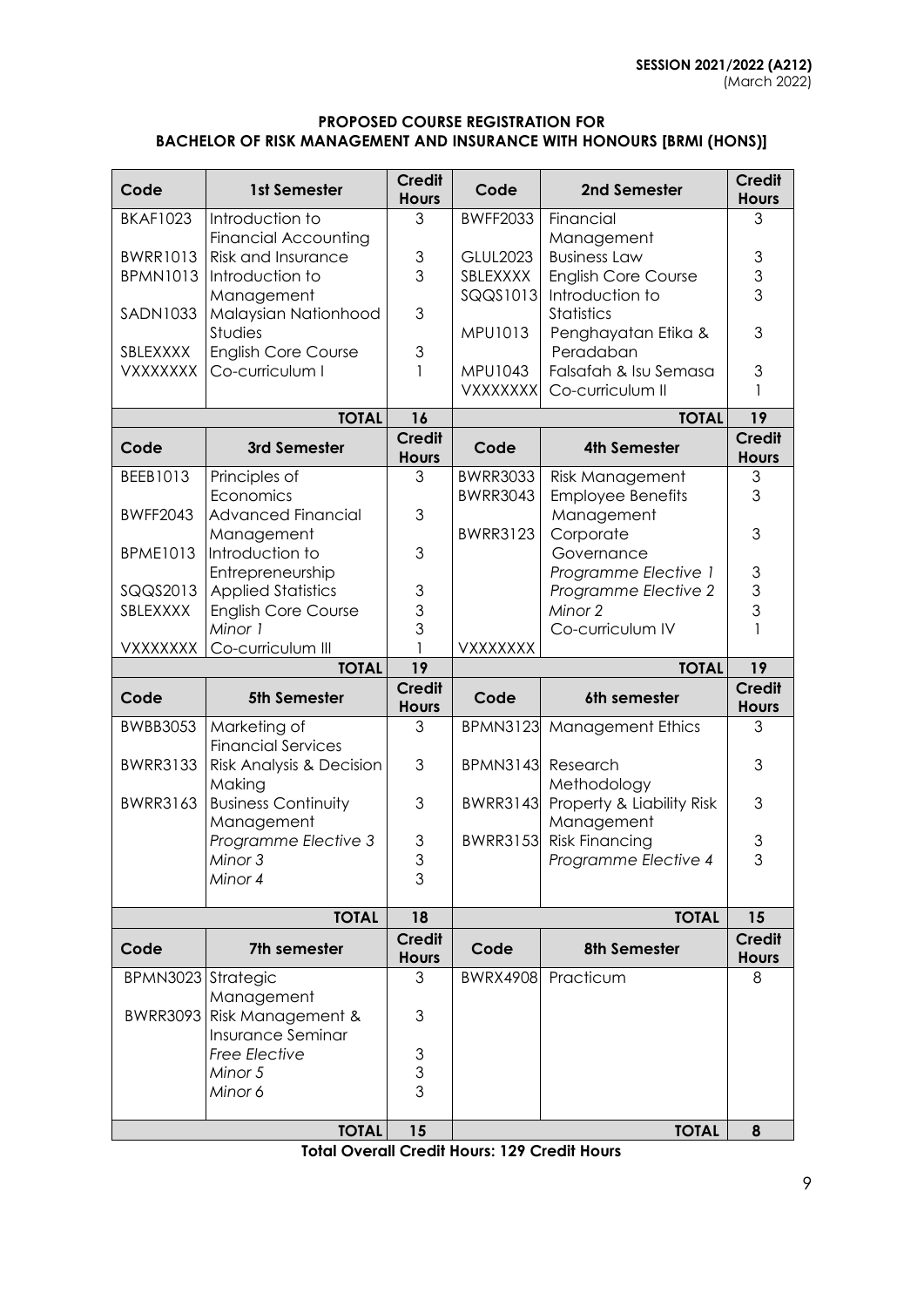#### **COURSE SYNOPSIS**

#### **BWRR1013 RISK AND INSURANCE PREREQUISITE NONE**

This course emphasizes on the basic concept of risk and insurance. This course is the basic course in risk and insurance management. Among the important topics include introduction to risk, techniques of risk management, basic concepts and principles of insurance, insurance contract, and types of life and general insurance available in the market.

……………………………………………………………………………

#### **BWRR2033 LIFE AND HEALTH INSURANCE**

#### **PREREQUISITE BWRR1013 RISK AND INSURANCE AND BWFF2033 FINANCIAL MANAGEMENT**

This course is about life and health insurance. It introduces to the students the various types of life insurance, health insurance and annuity available in the market. The course highlights the characteristics and legal aspects of life and health insurance contracts. This course also covers claim management and the underwriting operations of life insurance companies. Further, students will also learn how to assess insurance company and to evaluate insurance policy, and how to use life and health insurance in personal financial, retirement and business planning.

……………………………………………………………………………

### **BWRR2043 INSURANCE COMPANY OPERATIONS PREREQUISITE BWRR1013 RISK AND INSURANCE**

This course discusses the activities involved in managing an insurance enterprise. Among the important operation covered in this course are rating, underwriting, production, claim settlement, reinsurance and investment. In addition, ethics in insurance operations are also discussed.

……………………………………………………………………………

### **BWRR3033 RISK MANAGEMENT**

#### **PREREQUISITE BWFF2033 FINANCIAL MANAGEMENT**

This course introduces the concept of risk and the importance of risk management to business. Students shall learn the various techniques that can be used to handle risk effectively and systematically through risk management process. Emphasis shall be given to the handling of pure risks faced by business.

……………………………………………………………………………

### **BWRR3043 EMPLOYEE BENEFITS MANAGEMENT PREREQUISITE BWRR1013 RISK AND INSURANCE AND BWFF2033 FINANCIAL MANAGEMENT**

Employee benefit management is very important to an organization because employees are valuable assets. This course discusses the benefits offered to employees and the management of these benefits, including their financing techniques. Among the benefits discussed are health, life insurance and retirement benefits.

 $\mathcal{L}^{(n)}$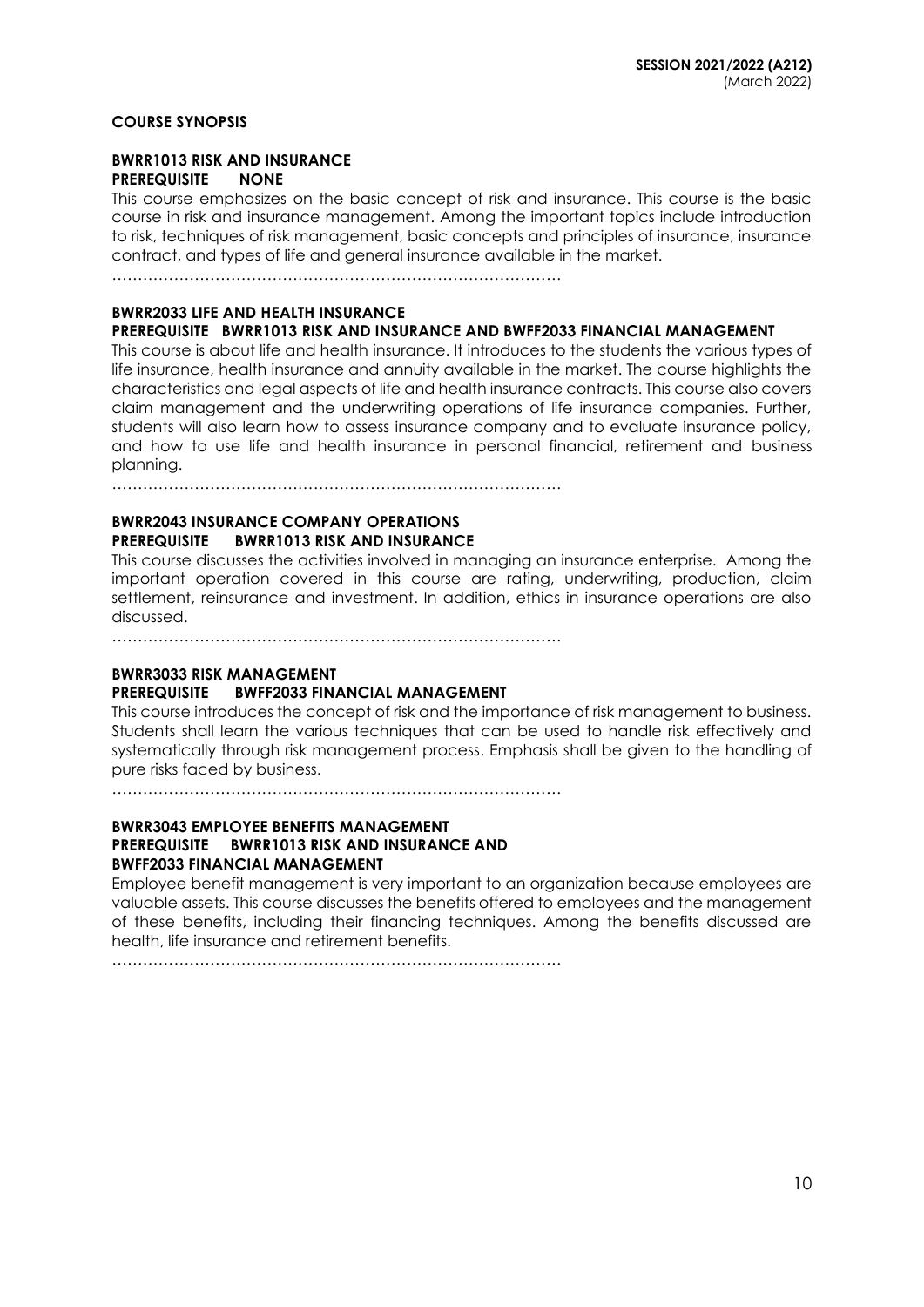#### **BWRR3063 FINANCIAL RISK MANAGEMENT**

#### **PREREQUISITE BWFF2043 ADVANCED FINANCIAL MANAGEMENT**

Risk is an important element feature in any businesses. A company confronts risks associated with the underlying business and financial risks related to market, operational, liquidity and credit risks. These risks influence the decision-making process and future performance of a company. In this course, students will learn about the four major types of financial risks; how the risks can be measured and managed. Hence, students will be exposed to risk measurement concept such as Value at Risk (VaR) and examine various types of derivatives that can be used to hedge financial risks. Beside these, students will also gain insights about alternative risks transfer methods. Students are required to complete a project related to financial risk management issues in order to enhance their understanding about the subject.

……………………………………………………………………………

# **BWRR3073 CREDIT RISK MANAGEMENT PREREQUISITE BWFF2033 FINANCIAL MANAGEMENT**

This course will focus on credit risk and its management. Credit risk is defined as the probability of not receiving expected payment. Issues will include credit risk facing banks, financial institutions, insurance companies, industrial companies, pension funds, pool fund, derivatives traders, clearing house and bourses. Methods and techniques in credit risk management such as credit risk model and portfolio approach.

……………………………………………………………………………

### **BWRR3083 MARINE AND AVIATION INSURANCE PREREQUISITE BWRR1013 RISK AND INSURANCE**

This course covers all aspects in the understanding of the principles, operations, applications and issues in aviation and marine transportation insurance. The discussions include the legal aspects of marine and aviation insurance, cargo insurance and risk management in aviation. ……………………………………………………………………………

### **BWRR3093 RISK MANAGEMENT AND INSURANCE SEMINAR PREREQUISITE FINAL YEAR AND HAVE COMPLETED AT LEAST 100 CREDIT HOURS**

This course is a comprehensive course that provides students with an opportunity to apply the knowledge of risk management and insurance they have gained in the past to discuss case studies. Different approaches will be used so that students can apply the concepts, principles and theories they have learned in managing risk. A great emphasis is given on training the ability of students to discuss selected case studies. As such students are required to make preparation and presentation to demonstrate their ability to synthesize and to apply their risk management knowledge wisely when analysing and solving business problems.

……………………………………………………………………………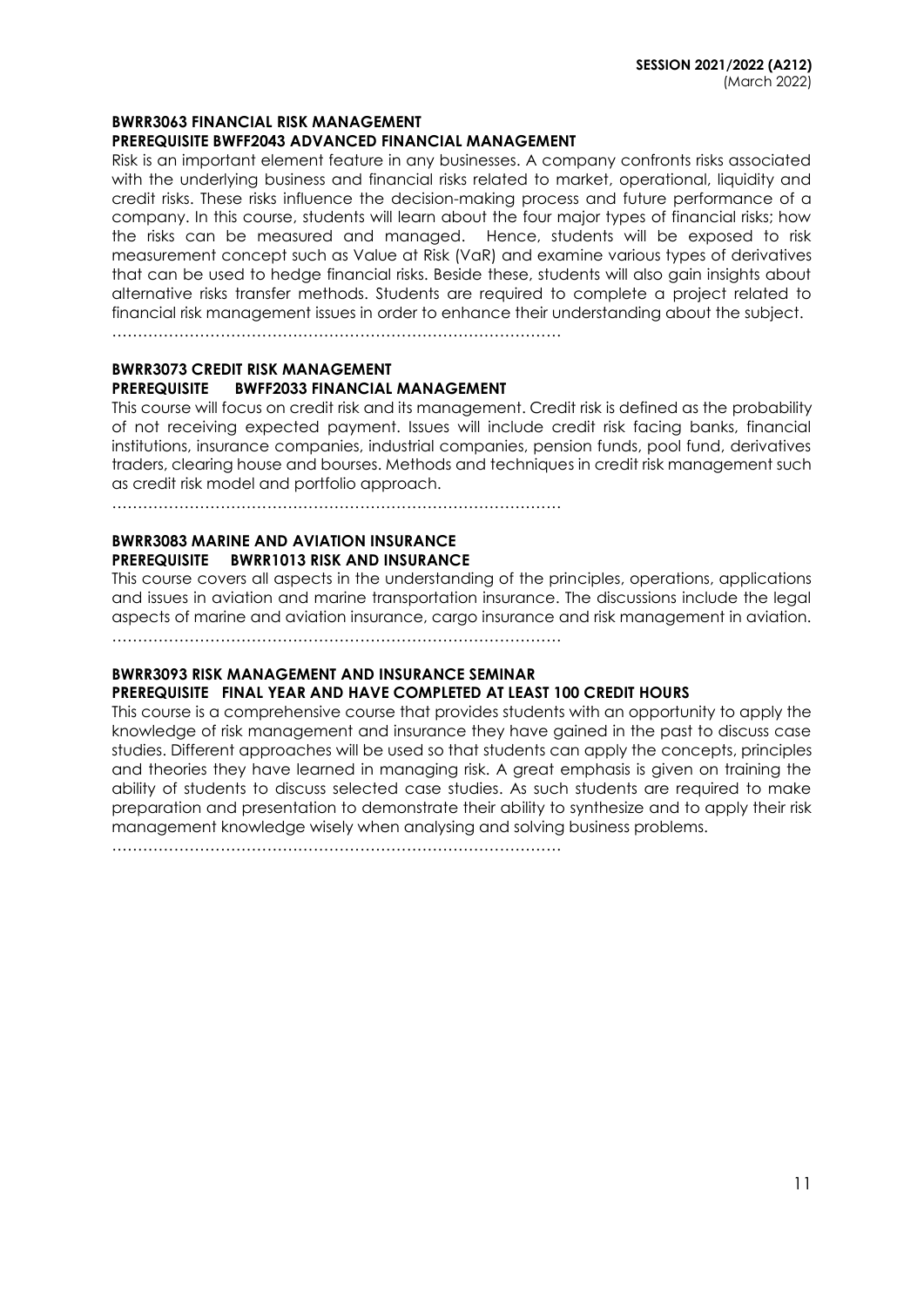#### **BWRR3103 ESTATE PLANNING**

#### **PREREQUISITE BWFF2033 FINANCIAL MANAGEMENT**

This course concentrates on one of the important areas in financial planning which is estate planning. In Part 1, the definition and scope of estate planning are explained. Next, students are introduced to the various techniques and procedures on how to distribute assets effectively to heirs. The probate process and strategies for gifting are also covered. Further management of property and its disposition is described with use of such relevant tools as revocable living trusts, wills and will substitutes. This course also reviews various business structures and the special issues associated with creation, retention or disposition of a business interest in a family's financial planning. Overall, this course will give the student's ability to apply these concepts to best serve their estate planning needs and also the specific needs of clients.

……………………………………………………………………………

#### **BWRR3113 RETIREMENT PLANNING**

#### **PREREQUISITE BWFF2033 FINANCIAL MANAGEMENT**

This course concentrate on another important aspect of financial planning which is retirement planning. The course will examine the saving strategies related to determining the retirement income needs, wealth building and capital preservation. The course will familiarize students with important retirement planning concepts, including the government retirement program, savings and investment vehicles. Overall, this course will give the student's ability to apply these concepts to best serve their retirement planning needs and also the specific needs of clients.

……………………………………………………………………………

### **BWRR3123 CORPORATE GOVERNANCE PREREQUISITE NONE**

Corporate governance is concerned with collective action problems among dispersed investors and the reconciliation of conflicts of interest between various corporate stakeholders. The literature on corporate governance discusses, among other things, the role and responsibility of owners, the role and responsibility of boards, executive compensation, internal control and disclosure of governance arrangements. The corporate governance code can be seen in many countries where some have been legislated and some are simply recommended. The purpose of this course is to give an overview of theories, principles as well as regulations related to corporate governance.

……………………………………………………………………………

#### **BWRR3133 RISK ANALYSIS AND DECISION MAKING PREREQUISITE BWRR1013 RISK AND INSURANCE AND BWFF2043 ADVANCED FINANCIAL MANAGEMENT**

This course introduces the concept of frequency and severity as the basis of risk analysis. Students shall learn the various techniques and methods that can be used to analyze risk effectively and use the information in making informed decisions. The usage of relevant risk analysis solutions available in the market shall also be given emphasis in dealing with today's risks.

…………………………………………………………………………....

### **BWRR3143 PROPERTY AND LIABILITY RISK MANAGEMENT PREREQUISITE BWRR1013 RISK AND INSURANCE**

The aim of this course is to provide a sound understanding of property and liability insurance theory, concepts and practices in Malaysia. Emphasis is given in managing property and liability risk with exposure to property and liability insurances. Legal aspect related to the liability risk exposure will also be addressed.

……………………………………………………………………………